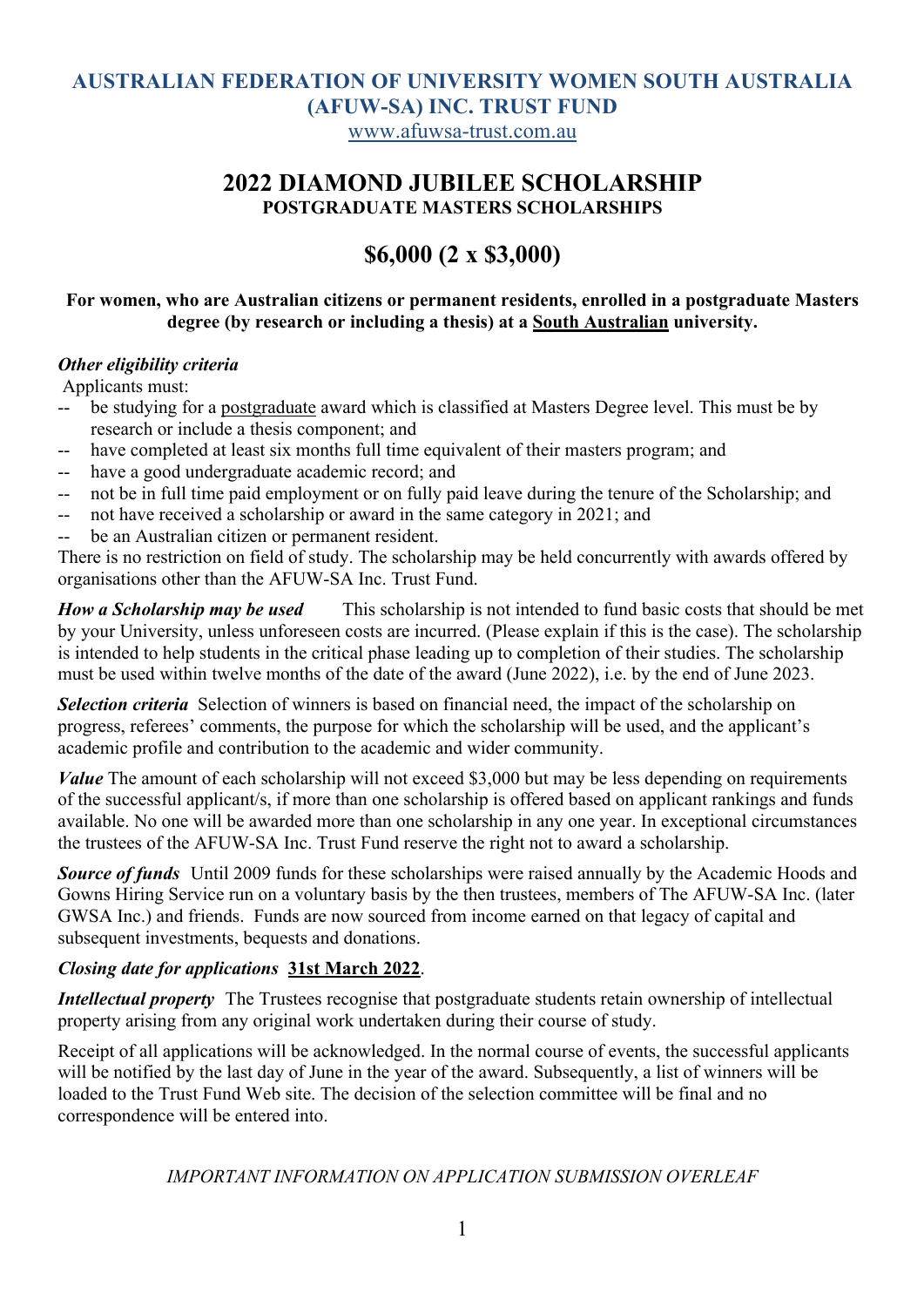### **INFORMATION ON APPLICATION SUBMISSION**

# **LODGEMENT OF APPLICATIONS**

Your application must be emailed (including attachments) to:  $bursaries@afuwsa-trust.com.au$ 

# **By close of business 31st March 2022.**

Applications received after the due date will not be considered.

Applications remain the property of the trustees of the AFUW-SA Inc. Trust Fund.

It is the responsibility of the applicant to ensure that all necessary documentation, including references, are received prior to the closing dates.

The only exception to this is official documentation not available by the closing date, such as evidence of enrolment at an institution. Please list such items in a covering email accompanying your application and forward them no later than three weeks after the closing date for applications.

The Trust Fund Trustees and scholarship selection committee members are all volunteers. Assistance for applicants will be made available where possible by responding to written requests for advice sent to: bursaries@afuwsa-trust.com.au This will not include details concerning receipt of necessary documentation or status of applications. Winners will be notified by email and results posted on the Trust website after  $30<sup>th</sup>$ June. If you have queries please allow sufficient time for a reply, or consult the FAQ page on our web site at www.afuwsa-trust.com.au

# REMOVE THESE FRONT TWO PAGES WHEN SENDING YOUR APPLICATION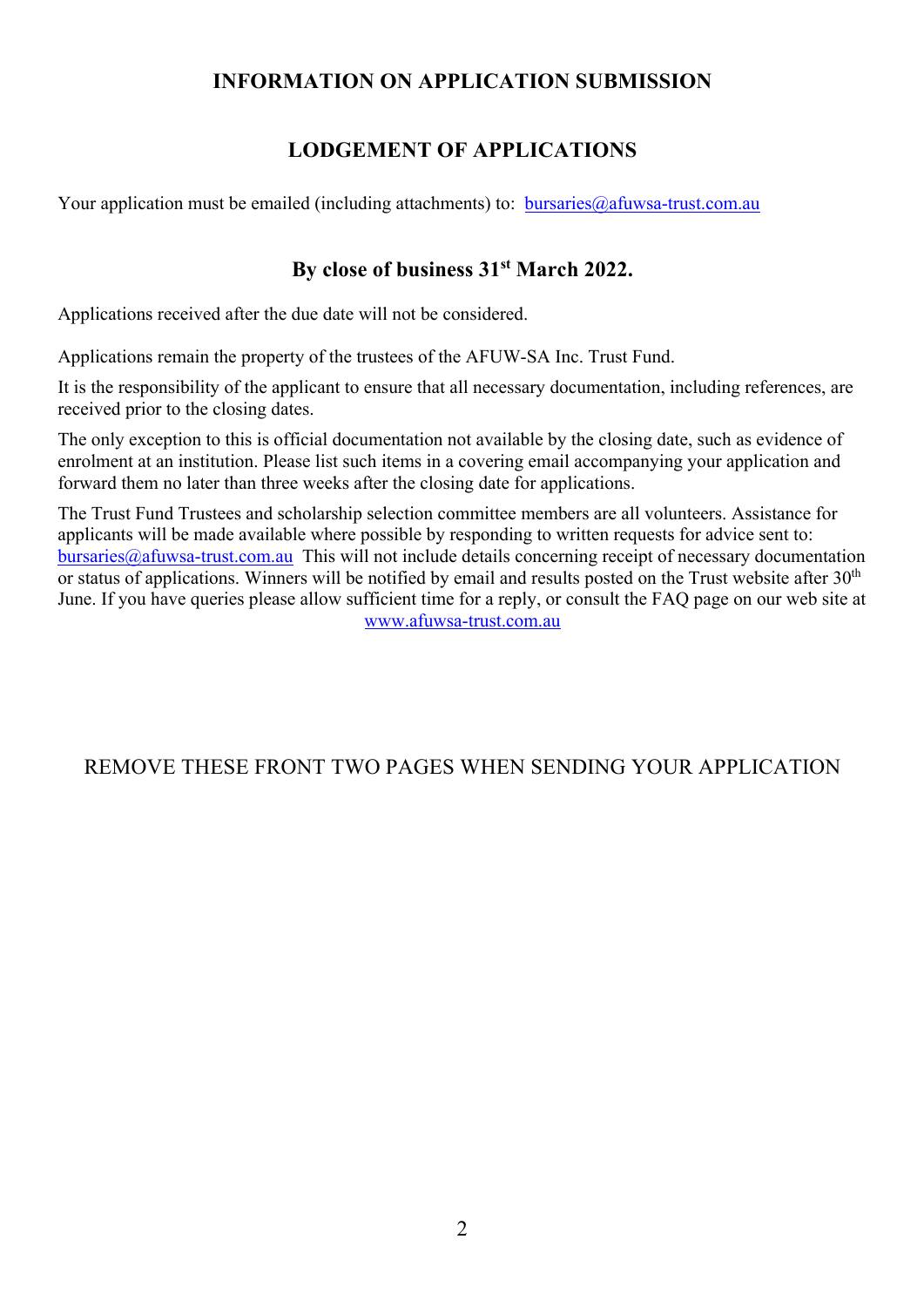# **AFUW-SA INC. TRUST FUND POSTGRADUATE MASTERS SCHOLARSHIPS 2022 DIAMOND JUBILEE SCHOLARSHIP \$6,000 (2 x \$3,000 each)**

#### **APPLICATION FORM**

**The following checklist identifies the documents that** *must* **accompany the completed application form. You will need to tick off and sign the checklist as part of the application.** 

**NOTE: When you email your application ensure you include all attachments below to accompany your application. Use the subject line: APPLICATION – AFUW-SA TRUST INC 2022 DIAMOND JUBILEE SCHOLARSHIP:**

|    | <b>Item</b>                                                                                                                                                                                                                                                                | Cross(x)<br>when<br>attached   |
|----|----------------------------------------------------------------------------------------------------------------------------------------------------------------------------------------------------------------------------------------------------------------------------|--------------------------------|
| 1. | Application completed in minimum font 11 point or hand written and all required<br>documents.                                                                                                                                                                              |                                |
| 2. | Evidence of current enrolment                                                                                                                                                                                                                                              |                                |
| 3. | Certified copies of official transcripts of academic record. An interpretation of<br>grades on academic records as supplied by the awarding institution is also<br>required. If records are in a language other than English, a certified translation<br>must be provided. |                                |
| 4. | Curriculum Vitae (CV) including employment record, education and training<br>history, prizes or awards, tertiary studies, published works, conference<br>presentations $-$ limit to 3 pages ONLY.                                                                          |                                |
| 5. | If not an Australian citizen, proof of Australian permanent residency status.                                                                                                                                                                                              |                                |
| 6  | Two referees' reports. You must ensure that referee reports from two academic<br>staff familiar with your current postgraduate studies are emailed by them to the<br>address on this form to arrive no later than 14 <sup>th</sup> April 2022.                             | To be<br>emailed<br>separately |

**NOTE: Ensure that you have answered all questions fully. The Scholarships Trustees will acknowledge receipt of your application but incomplete applications will not be considered when determining the scholarship winners.**

|                                                                                                                                                                                                                                | Date: |
|--------------------------------------------------------------------------------------------------------------------------------------------------------------------------------------------------------------------------------|-------|
| PERSONAL DETAILS<br>$\mathbf{1}$                                                                                                                                                                                               |       |
| Title: Surname: Surname: Surname: Surname: Surname: Surname: Surname: Surname: Surname: Surname: Surname: Surname: Surname: Surname: Surname: Surname: Surname: Surname: Surname: Surname: Surname: Surname: Surname: Surname: |       |
|                                                                                                                                                                                                                                |       |
|                                                                                                                                                                                                                                |       |
|                                                                                                                                                                                                                                |       |
| Email address: and a contract the contract of the contract of the contract of the contract of the contract of the contract of the contract of the contract of the contract of the contract of the contract of the contract of  |       |
| Date of birth: (day) (month) (year)                                                                                                                                                                                            |       |
|                                                                                                                                                                                                                                |       |
| Country of citizenship:                                                                                                                                                                                                        |       |
| NOTE: If you are not an Australian citizen you will need to provide proof that you are a permanent resident of Australia.                                                                                                      |       |

1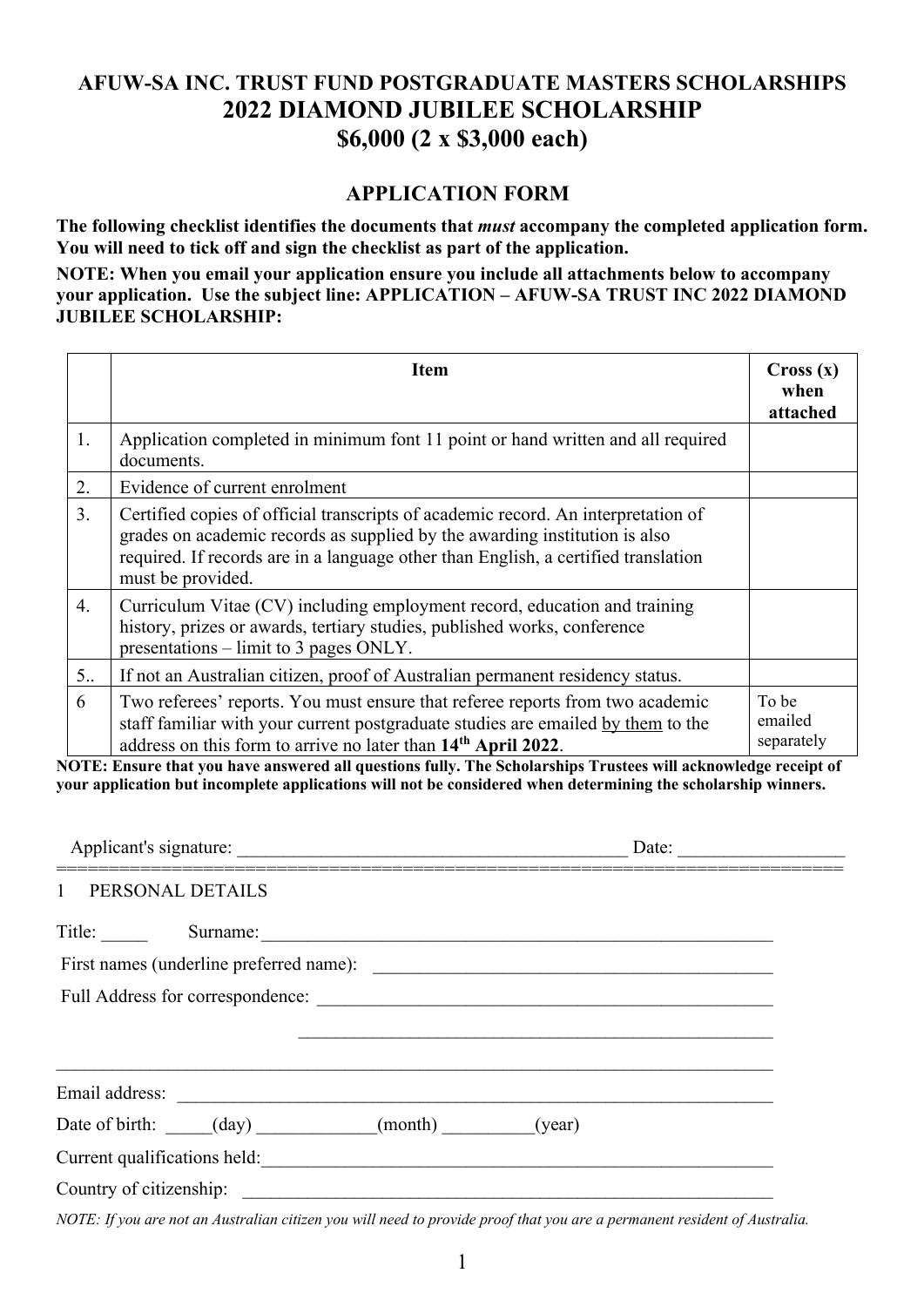#### 2 CURRENT ENROLMENT

Full title of postgraduate degree for which scholarship is needed (include discipline):

| Institution at which degree will be obtained: |                                                                                             |  |  |  |  |
|-----------------------------------------------|---------------------------------------------------------------------------------------------|--|--|--|--|
|                                               |                                                                                             |  |  |  |  |
|                                               | Degree is being undertaken: Full time / Part time (circle or underline applicable response) |  |  |  |  |
| Dates of enrolment: Commencement              |                                                                                             |  |  |  |  |
|                                               | Expected completion                                                                         |  |  |  |  |
| Period for which scholarship is required      |                                                                                             |  |  |  |  |
| Draft Thesis Title:                           |                                                                                             |  |  |  |  |

===========================================================================

Abstract describing your research project in plain English – maximum 100 words.

|  |  | 3 PURPOSE FOR WHICH THE SCHOLARSHIP IS REQUESTED                           |  |  |
|--|--|----------------------------------------------------------------------------|--|--|
|  |  | What is the main purpose for which the scholarship is required?            |  |  |
|  |  | Cross $(x)$ ALL that apply and include costs for each item in $v$ ) below. |  |  |

 $\square$  Short-term assistance with living expenses incurred because of special circumstances impacting on study

===========================================================================

 $\Box$  Costs incurred because of study commitments

□ Conference/Seminar presentation/attendance

- $\Box$  Purchase or hire of equipment and/or software
- $\Box$  Other, specify
- ii) Provide more information about the purpose for which the scholarship is requested.

iii) When will you use the scholarship?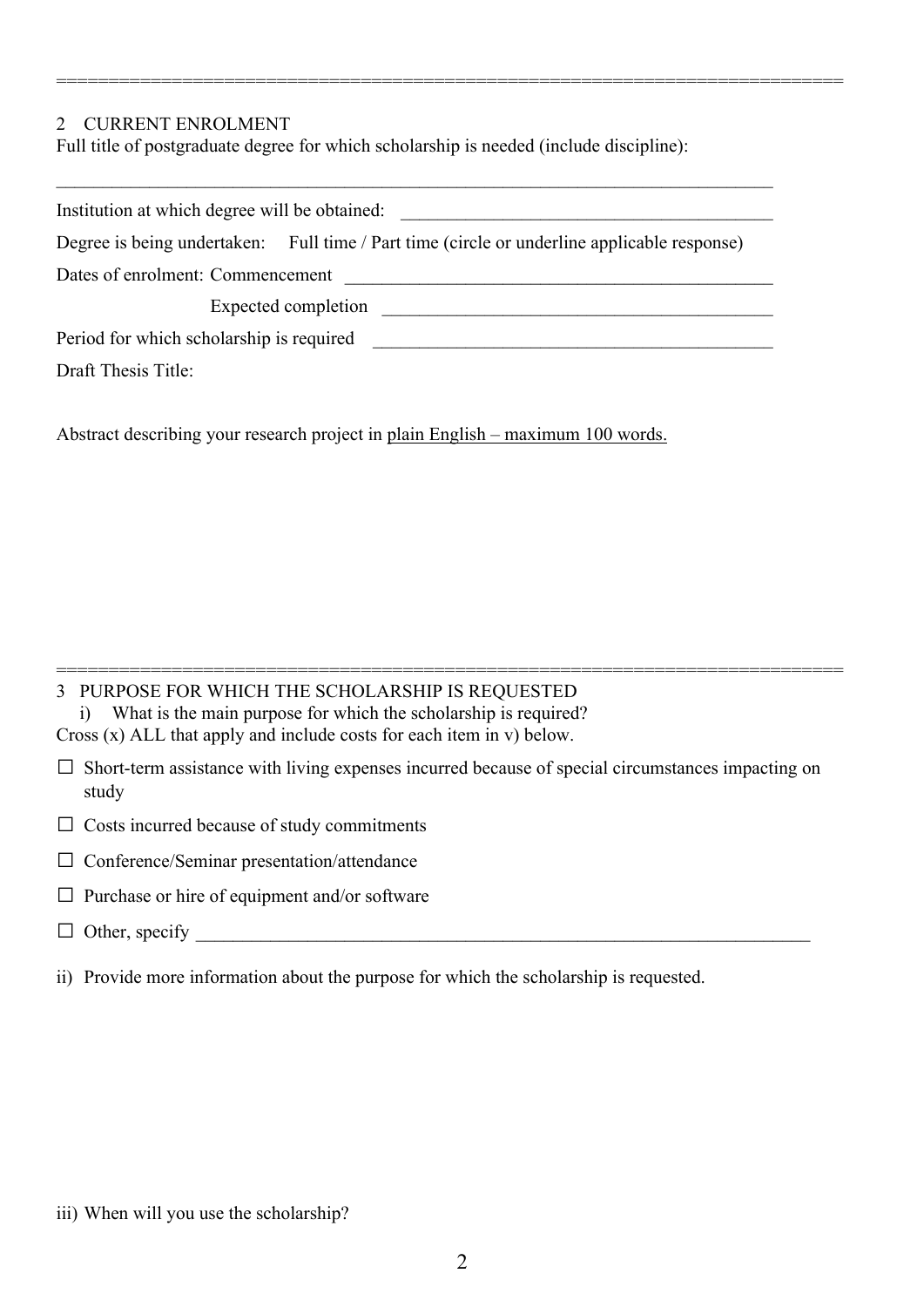| iv) Include any relevant details about your financial situation or special circumstances that impact your |
|-----------------------------------------------------------------------------------------------------------|
| study, including sources of income.                                                                       |

| Do you personally receive any of the following? Cross $(x)$ all that apply.                         |  |  |  |  |  |  |  |
|-----------------------------------------------------------------------------------------------------|--|--|--|--|--|--|--|
| $\Box$ University sponsored stipend (specify amount)<br>$\Box$ Other scholarship/s (specify amount) |  |  |  |  |  |  |  |
| $\Box$ Wage (part-time or casual work) (specify amount) $\Box$<br>Health Care Card                  |  |  |  |  |  |  |  |
| $\Box$ Government pension or allowance (specify type/s)                                             |  |  |  |  |  |  |  |
| $\Box$ Other (specify, e.g. child support)<br>Support from family                                   |  |  |  |  |  |  |  |
| Estimate your anticipated expenses from 1 July 2022 to 30 June 2023                                 |  |  |  |  |  |  |  |

**Total \$ \_\_\_\_\_\_\_\_\_\_\_\_**

v) Detailed estimates of cost related to the purpose for the scholarship NOTE: Evidence of costs MUST be provided.

| <b>Detailed estimates of costs</b><br>Item | <b>Estimated cost</b> | Evidence |
|--------------------------------------------|-----------------------|----------|
|                                            |                       |          |
|                                            |                       |          |
|                                            |                       |          |
|                                            |                       |          |
|                                            |                       |          |
|                                            |                       |          |
| Total \$                                   |                       |          |

If you are asking for funding to extend the duration of your postgraduate studies, explain the reason for the extension and availability of funding from your department or university for completion grants.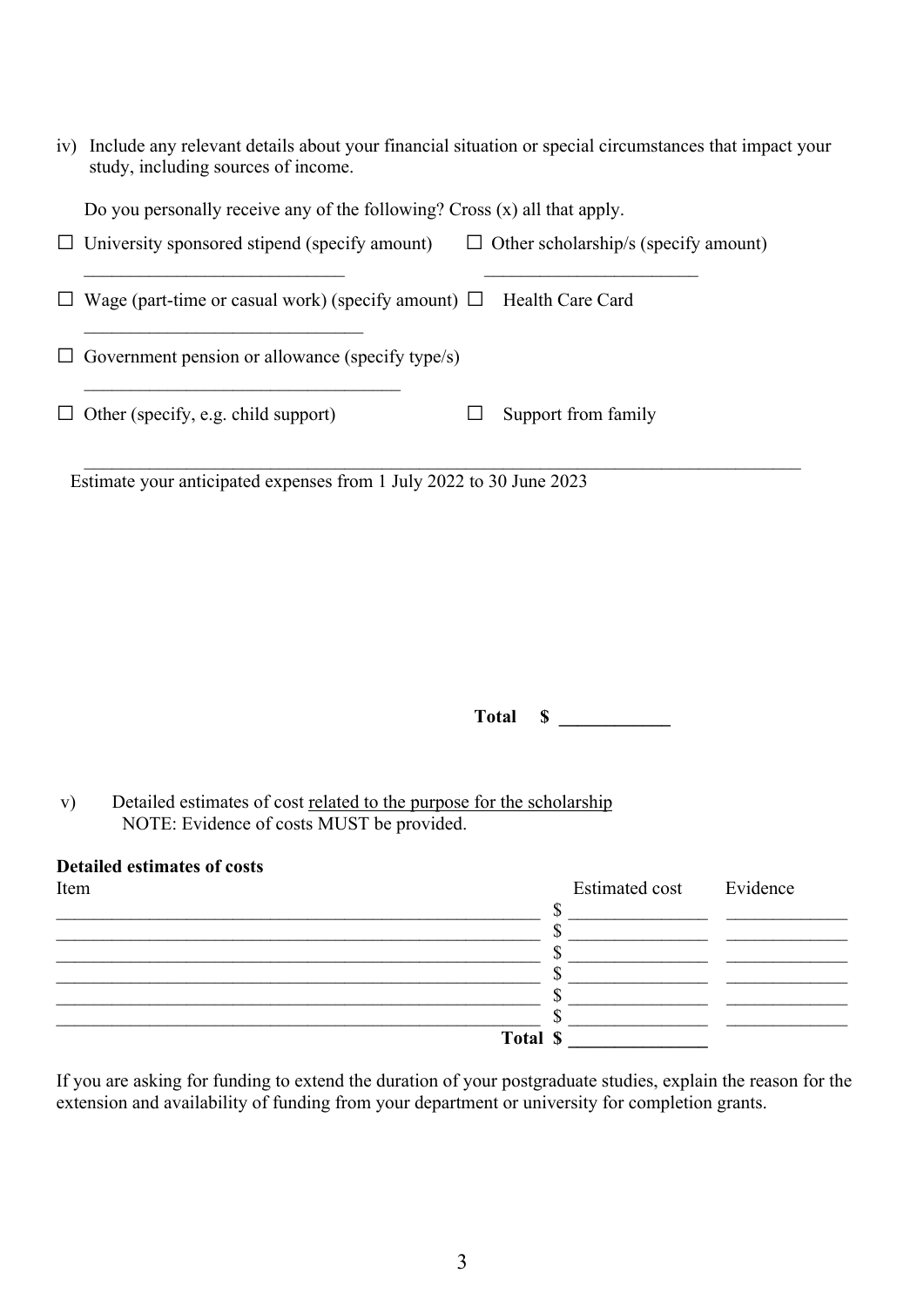#### =========================================================================== 4 OTHER AWARDS AND SCHOLARSHIPS

i) Other than stipends, which should be included in iv) above, list the value of any grants, awards or scholarships you know you will receive between 1 July 2022 and 30 June 2023 to assist with the expenses listed above.

| Name of award, funding body, date |    |
|-----------------------------------|----|
|                                   | κD |
|                                   |    |
|                                   |    |
| <b>Total</b>                      |    |
|                                   |    |

ii) Specify any other grants, scholarships or awards for which you intend to apply, in order to cover your study expenses.

| Name of award | <b>Funding body</b> | <b>Deadline</b><br>date | Value | <b>Notification</b><br>date |
|---------------|---------------------|-------------------------|-------|-----------------------------|
|               |                     |                         |       |                             |
|               |                     |                         |       |                             |

If the value is not known provide an estimate.

Advise the Scholarships Trustees by email if your application for any of these awards is successful between now and mid-May 2022.

=========================================================================== 5. CONTRIBUTION TO COMMUNITY AND/OR ACADEMIC LIFE

Describe your achievements both in the wider community and within the University community, including any contribution you have made to university life or the discipline.

6. REFEREES

Provide the name, position, institution/faculty and email address of two academic staff members who are familiar with your academic studies and have agreed to act as referees.

===========================================================================

*Give each of these referees one of the forms included with this application form and ask them to send their references directly to the Scholarships Trustee to be received no later than 14th April 2022. Stress to them that applications without referees' reports will not be considered.*

===========================================================================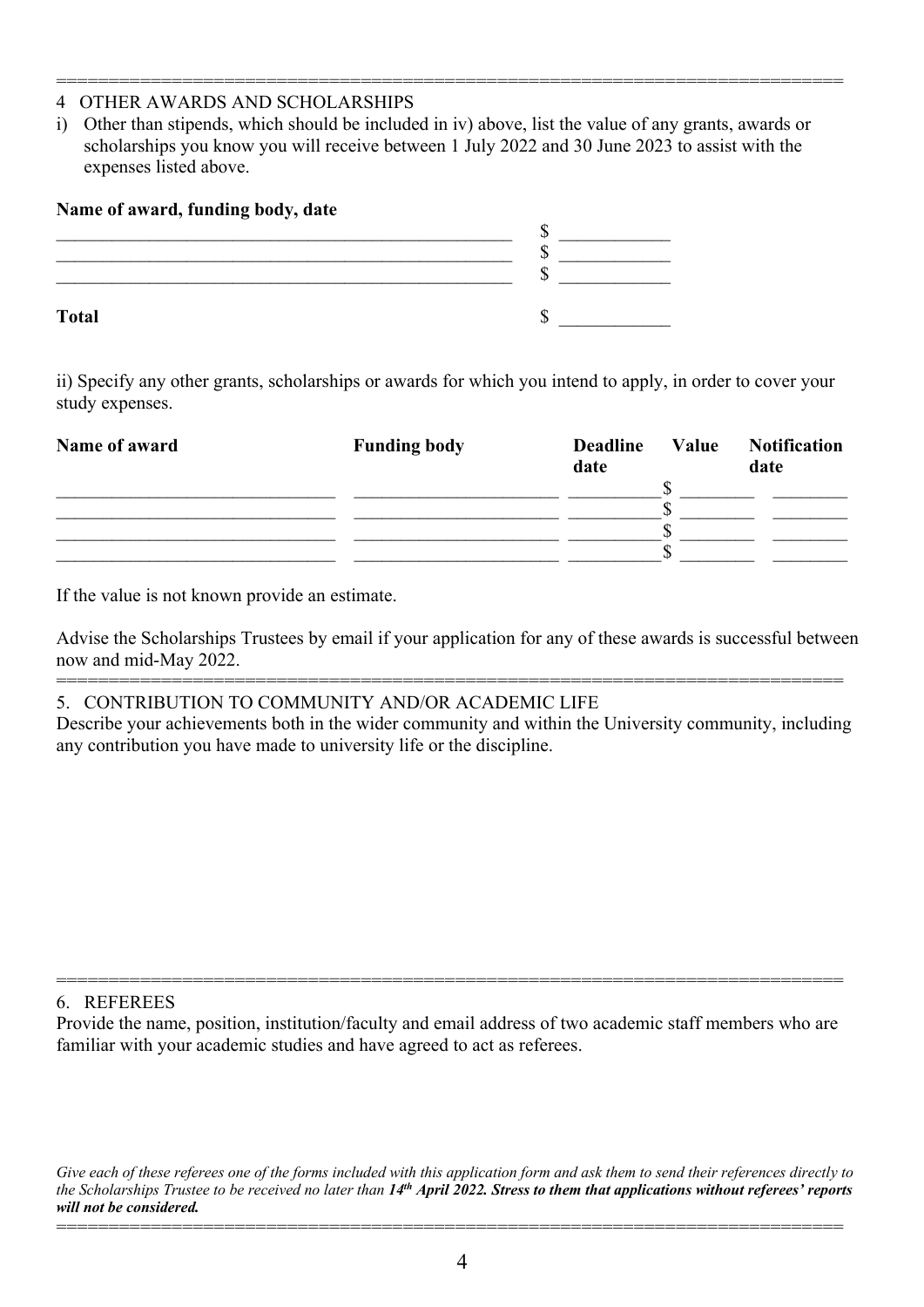### **REFEREE'S REPORT – 2022 POSTGRADUATE MASTERS SCHOLARSHIPS offered by The Australian Federation of University Women – South Australia Inc. Trust Fund**

|                  | NAME OF APPLICANT:                                                              |                                                             |                 |              |                                                                                                                                                                                   |
|------------------|---------------------------------------------------------------------------------|-------------------------------------------------------------|-----------------|--------------|-----------------------------------------------------------------------------------------------------------------------------------------------------------------------------------|
|                  | To the REFEREE – Please complete this confidential assessment of the applicant. |                                                             |                 |              |                                                                                                                                                                                   |
|                  |                                                                                 |                                                             |                 |              |                                                                                                                                                                                   |
|                  |                                                                                 |                                                             |                 |              |                                                                                                                                                                                   |
|                  |                                                                                 |                                                             |                 |              |                                                                                                                                                                                   |
|                  |                                                                                 |                                                             |                 |              | 1. How long have you known the applicant and in what capacities (e.g. lecturer, Honours supervisor, etc.):                                                                        |
|                  |                                                                                 |                                                             |                 |              | ,我们也不能在这里的时候,我们也不能在这里的时候,我们也不能会在这里的时候,我们也不能会在这里的时候,我们也不能会在这里的时候,我们也不能会在这里的时候,我们也<br>2. How would you rate your knowledge of the applicant as the basis for providing a reference? |
| $\Box$ Very good |                                                                                 | $\Box$ Good                                                 | $\Box$ Adequate |              | $\Box$ Limited/Poor                                                                                                                                                               |
|                  | 3. Estimate the number of students with whom you are comparing the applicant.   |                                                             |                 |              |                                                                                                                                                                                   |
|                  | 4. Indicate your overall ranking of the applicant:                              |                                                             |                 |              |                                                                                                                                                                                   |
| $\Box$ Top 5%    |                                                                                 | $\Box$ Top 10% $\Box$ Top 15% $\Box$ Top 20% $\Box$ Top 40% |                 |              | $\Box$ Other<br>$\Box$ Unable to rate                                                                                                                                             |
|                  | 5. Indicate your ranking of the applicant against the following criteria:       |                                                             |                 |              |                                                                                                                                                                                   |
|                  | Knowledge of the field of study                                                 |                                                             |                 |              |                                                                                                                                                                                   |
|                  | $\Box$ Top 5% $\Box$ Top 10% $\Box$ Top 15% $\Box$ Top 20% $\Box$ Other         |                                                             |                 |              | $\Box$ Unable to rate                                                                                                                                                             |
|                  | Planning – ability to set and keep to a schedule                                |                                                             |                 |              |                                                                                                                                                                                   |
|                  | $\Box$ Top 5% $\Box$ Top 10% $\Box$ Top 15% $\Box$ Top 20% $\Box$ Other         |                                                             |                 |              | $\Box$ Unable to rate                                                                                                                                                             |
|                  | Critical ability - ability to appraise and analyse information and arguments    |                                                             |                 |              |                                                                                                                                                                                   |
| $\Box$ Top 5%    | $\Box$ Top 10%                                                                  | $\Box$ Top 15%                                              | $\Box$ Top 20%  | $\Box$ Other | $\Box$ Unable to rate                                                                                                                                                             |
|                  | Written communication skills appropriate to the field of study                  |                                                             |                 |              |                                                                                                                                                                                   |
| $\Box$ Top 5%    | $\Box$ Top 10%                                                                  | $\Box$ Top 15%                                              | $\Box$ Top 20%  | $\Box$ Other | $\square$ Unable to rate                                                                                                                                                          |
|                  | Oral communication skills appropriate to the field of study                     |                                                             |                 |              |                                                                                                                                                                                   |
| $\Box$ Top 5%    | $\Box$ Top 10%                                                                  | $\Box$ Top 15%                                              | $\Box$ Top 20%  | $\Box$ Other | $\Box$ Unable to rate                                                                                                                                                             |
|                  | Contribution to university/discipline life                                      |                                                             |                 |              |                                                                                                                                                                                   |
| $\Box$ Top 5%    | $\Box$ Top 10%                                                                  | $\Box$ Top 15%                                              | $\Box$ Top 20%  | $\Box$ Other | $\Box$ Unable to rate                                                                                                                                                             |

Please turn over …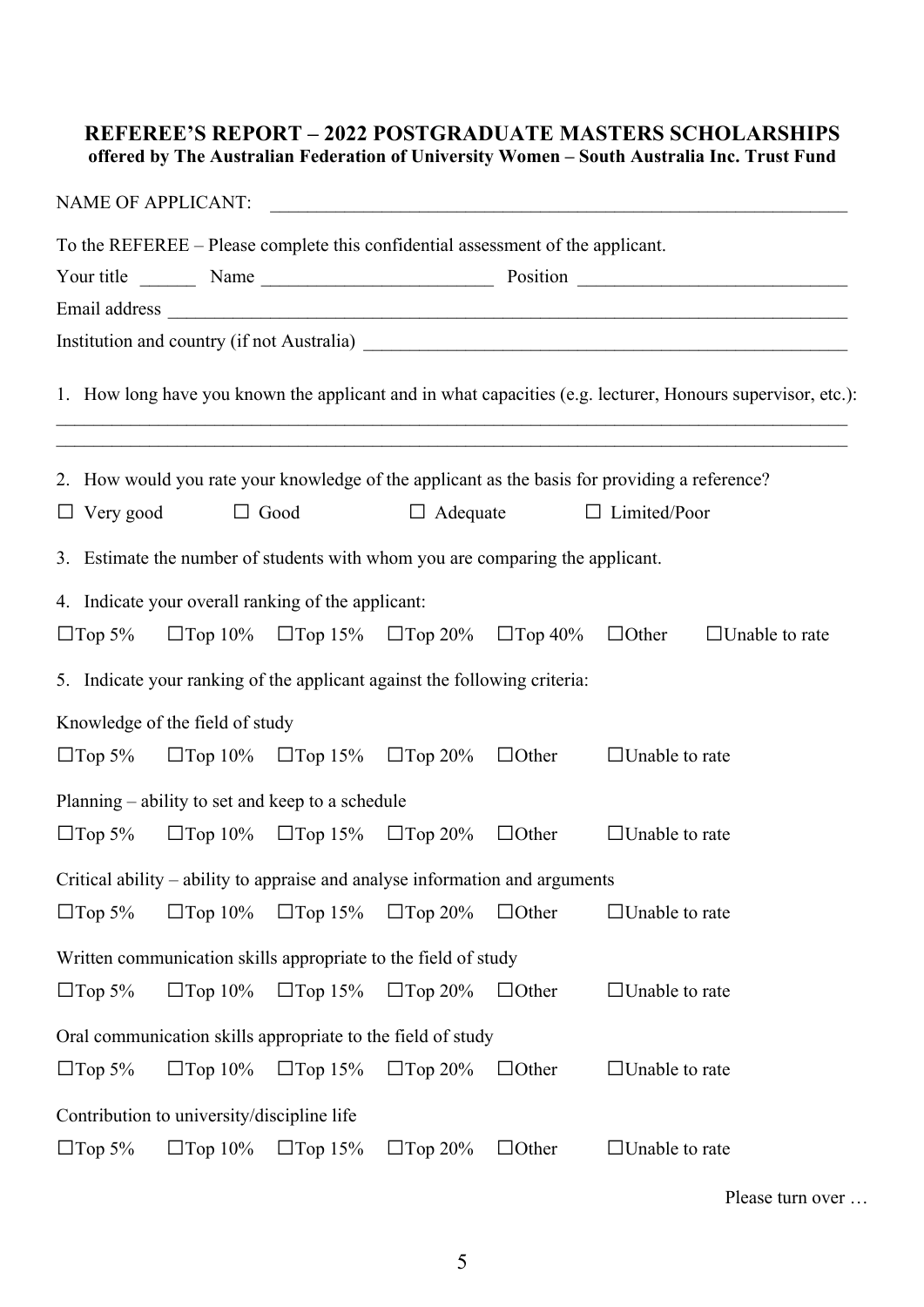6. Comment on your reasons for the rankings in question 5, and/or add any other comments you wish to make about the applicant's abilities in the space below, or attach a separate sheet if you wish.

- 7. Comment on the purpose for which the applicant is applying for this scholarship. In particular:
	- a) how important the expenditure would be in assisting the applicant to make progress on or complete her degree;
	- b) (if applicable) provide reasons for studies extending past the expiry of a stipend; and
	- c) provide any other supporting or clarifying comments.

SIGNATURE  $\Box$ 

After signing above and signing any attached sheet email to *bursaries@afuwsa-trust.com.au* **by 14th April 2022**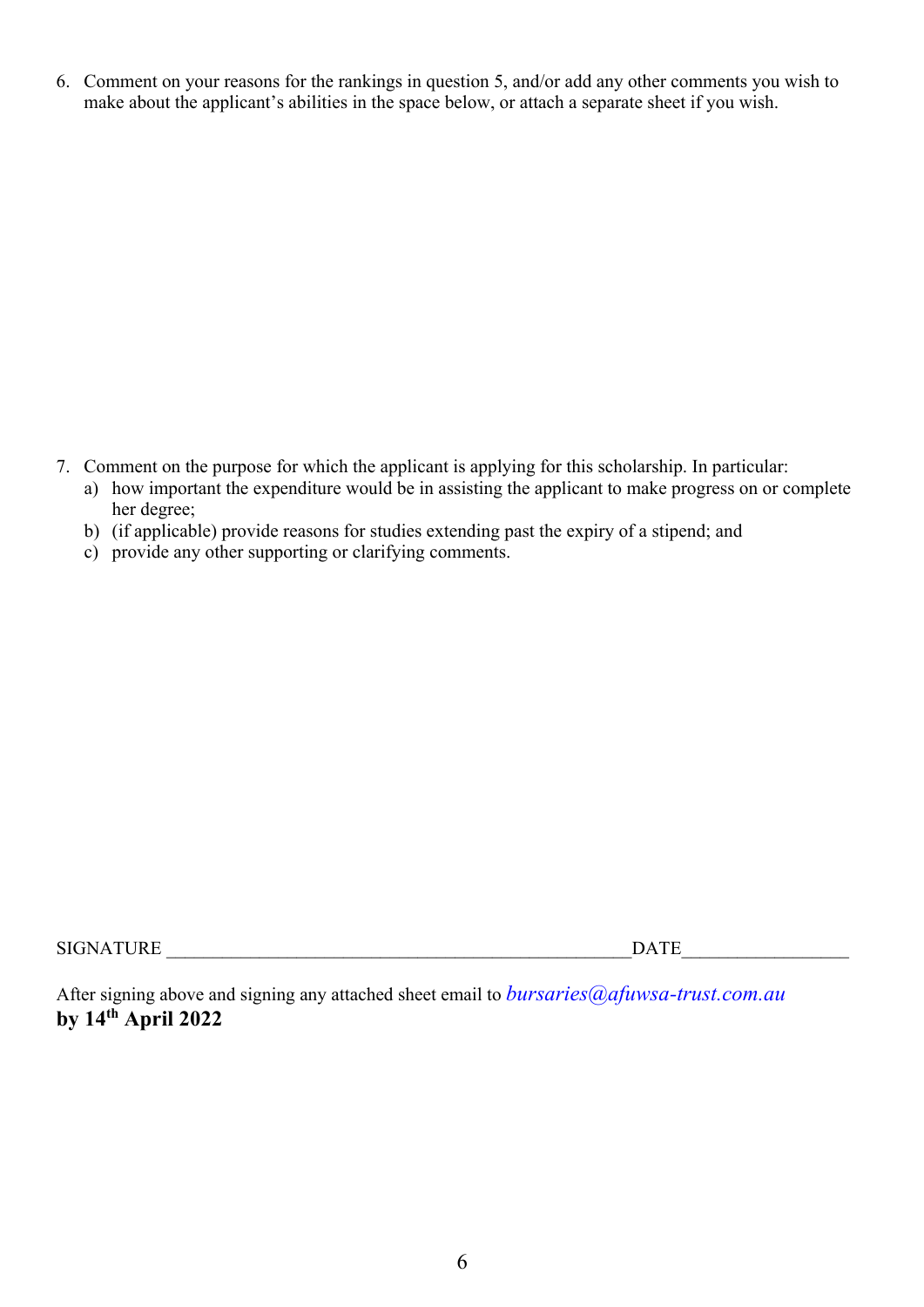### **REFEREE'S REPORT – 2022 POSTGRADUATE MASTERS SCHOLARSHIPS offered by The Australian Federation of University Women – South Australia Inc. Trust Fund**

|                  | NAME OF APPLICANT:                                                              |                |                |                                                             |                                                                                                                      |                       |
|------------------|---------------------------------------------------------------------------------|----------------|----------------|-------------------------------------------------------------|----------------------------------------------------------------------------------------------------------------------|-----------------------|
|                  | To the REFEREE – Please complete this confidential assessment of the applicant. |                |                |                                                             |                                                                                                                      |                       |
|                  |                                                                                 |                |                |                                                             |                                                                                                                      |                       |
|                  |                                                                                 |                |                |                                                             |                                                                                                                      |                       |
|                  |                                                                                 |                |                |                                                             |                                                                                                                      |                       |
|                  |                                                                                 |                |                |                                                             | 1. How long have you known the applicant and in what capacities (e.g. lecturer, Honours supervisor, etc.):           |                       |
|                  |                                                                                 |                |                |                                                             | 2. How would you rate your knowledge of the applicant as the basis for providing a reference?<br>$\Box$ Limited/Poor |                       |
| $\Box$ Very good | $\Box$ Good                                                                     |                |                | $\Box$ Adequate                                             |                                                                                                                      |                       |
|                  | 3. Estimate the number of students with whom you are comparing the applicant.   |                |                |                                                             |                                                                                                                      |                       |
|                  | 4. Indicate your overall ranking of the applicant:                              |                |                |                                                             |                                                                                                                      |                       |
| $\Box$ Top 5%    |                                                                                 |                |                | $\Box$ Top 10% $\Box$ Top 15% $\Box$ Top 20% $\Box$ Top 40% | $\Box$ Other                                                                                                         | $\Box$ Unable to rate |
|                  | 5. Indicate your ranking of the applicant against the following criteria:       |                |                |                                                             |                                                                                                                      |                       |
|                  | Knowledge of the field of study                                                 |                |                |                                                             |                                                                                                                      |                       |
|                  | $\Box$ Top 5% $\Box$ Top 10% $\Box$ Top 15% $\Box$ Top 20% $\Box$ Other         |                |                |                                                             | $\Box$ Unable to rate                                                                                                |                       |
|                  | Planning – ability to set and keep to a schedule                                |                |                |                                                             |                                                                                                                      |                       |
| $\Box$ Top 5%    | $\Box$ Top 10% $\Box$ Top 15% $\Box$ Top 20%                                    |                |                | $\Box$ Other                                                | $\Box$ Unable to rate                                                                                                |                       |
|                  | Critical ability – ability to appraise and analyse information and arguments    |                |                |                                                             |                                                                                                                      |                       |
| $\Box$ Top 5%    | $\Box$ Top 10%                                                                  | $\Box$ Top 15% | $\Box$ Top 20% | $\Box$ Other                                                | $\Box$ Unable to rate                                                                                                |                       |
|                  | Written communication skills appropriate to the field of study                  |                |                |                                                             |                                                                                                                      |                       |
| $\Box$ Top 5%    | $\Box$ Top 10%                                                                  | $\Box$ Top 15% | $\Box$ Top 20% | $\Box$ Other                                                | $\Box$ Unable to rate                                                                                                |                       |
|                  | Oral communication skills appropriate to the field of study                     |                |                |                                                             |                                                                                                                      |                       |
| $\Box$ Top 5%    | $\Box$ Top 10%                                                                  | $\Box$ Top 15% | $\Box$ Top 20% | $\Box$ Other                                                | $\Box$ Unable to rate                                                                                                |                       |
|                  | Contribution to university/discipline life                                      |                |                |                                                             |                                                                                                                      |                       |
| $\Box$ Top 5%    | $\Box$ Top 10%                                                                  | $\Box$ Top 15% | $\Box$ Top 20% | $\Box$ Other                                                | $\Box$ Unable to rate                                                                                                |                       |

Please turn over …